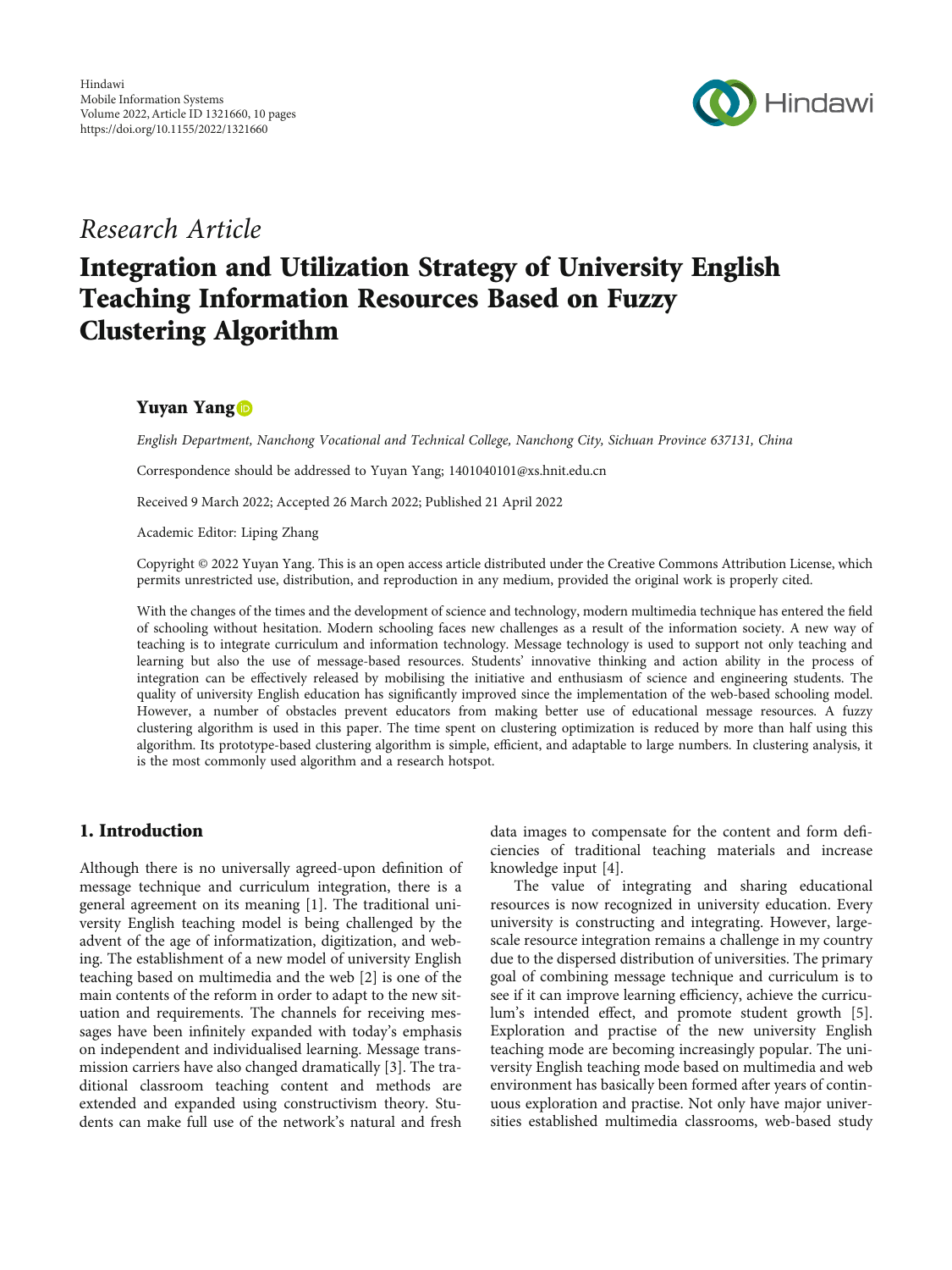rooms, and teaching resource libraries, but they have also informatized and networked their campuses. It has been completed and is improving, providing a new platform for university English teaching and a strong guarantee of improving the quality of university English teaching [[6](#page-9-0)]. The introduction of message technique has opened up new avenues for improving our English teaching methods [[7](#page-9-0)]. There are numerous advantages to network teaching, including a large number of messages, high interactivity, high realtime and practicality, new knowledge, and resource sharing. It has revolutionised traditional teaching methods and had a significant impact on our classrooms [\[8\]](#page-9-0). Currently, several sets of university English online learning systems recommended by the Ministry of Education to universities across the country adopt a management system that controls the learning process of the main courses + a large number of all-weather open teaching resources + an online selfassessment question bank + teaching subject (teachers, students). BBS et al. [\[9\]](#page-9-0) interactive models. Currently, despite the fact that the integration of English resources in major universities has yielded results and there is an urgent need for the support of a large number of teaching resources, infrastructure construction still has flaws, preventing the large-scale implementation of integrated and shared content. Some content does not have a high adoption rate. Furthermore, because university integration and sharing of teaching resources are essentially free, the school remains conservative and uninterested in its own resources.

The intersection, penetration, and combination of content in the teaching of message technique and English are not only a new teaching concept [\[10\]](#page-9-0), but it is also a new intersection, penetration, and combination of content. The use of computer and web-based message technique creates a rich teaching environment, promoting students' autonomous learning, cultivating students' creative thinking and comprehensive language ability, and optimizing the combination of teaching resources, teaching elements, and curriculum. The teaching-learning connection creates powerful objective conditions for students to develop their innovative spirit and practical skills [[11](#page-9-0)]. University English teachers also use their initiative and creativity to their full potential, maximizing the benefits of computers and the Internet, relying on the software and hardware resources made available by their institutions, updating their teaching concepts, and constantly enriching and improving their own knowledge structure and technical level. In the multimedia and web environment, changing roles and practising new teaching modes have created an effective way of university English teaching reform, gradually achieving the goal of university English teaching reform in the new era, and pushing university English teaching reform to the dig deeper [[12](#page-9-0)]. Starting with the integration of message technique and university teaching, this paper explores the theoretical necessity of message technique and teaching integration, as well as the integration mode and problems encountered during the process.

The innovation of this paper lies in the following aspects:

(1) We propose the DSpace system. Using the integrated DSpace system will greatly expand the metadata resources within the DSpace system, strengthen the exchange and sharing of data resources between organizations, better protect data resources, and provide users with more comprehensive digital resource services

(2) We propose XML technique. XML simplifies many rarely used parts of SGML and fully takes into account the characteristics of the web. As a standard format for data exchange, XML can greatly enhance the interaction between different systems

This article is divided into 5 parts in total, and the chapters are structured as follows: Section [1](#page--1-0) introduces the discussion of the article and the relevant background. Section 2 introduces the theoretical basis of the related content of this paper. Section [3](#page-2-0) introduces the framework technique used in the integration and utilization of university English teaching message resources. Section [4](#page-3-0) contains the fuzzy clustering algorithm used in this paper, as well as some simulation data obtained from experiments. Section [5](#page-8-0) is the conclusion of this paper.

## 2. Related Work

Liu and Wang proposed the idea of using ordinary universities' superior resources to conduct distance education [[13](#page-9-0)]. Zhang proposes a framework for creating an all-encompassing, easy-to-use web portal that can be accessed at any time and from any location [\[14\]](#page-9-0). Dong and Chen proposed integrating the system's overall construction goals [\[15](#page-9-0)]. Gj et al. proposed that the library's professional staff continue to digitize various catalogue resources; however, auxiliary resources for education and teaching, as well as auxiliary resources for scientific research, should be produced by the teachers themselves, who would be responsible for the corresponding digitization work, as well as the submission and uploading of resources in accordance with the resource system's requirements [[16](#page-9-0)]. Zhang proposed that universities use their teaching resources to create teaching websites on the Internet in order to provide public educational services [\[17\]](#page-9-0). Chen et al. recommended that a thorough investigation of the system requirements be conducted before the structural design and business modelling of the system can be completed [[18](#page-9-0)]. Dy et al. proposed that the definition and description of teaching resources be standardised based on existing research examples and the problems that current teaching resources face [[19](#page-9-0)]. From the perspective of professional users, Unsworth and Mill propose to collect data from operational data and other data sources serving a specific professional community [\[20\]](#page-9-0). Elena and Prokopenko proposed storing audio and video file directories in the file system by using a data table to store the physical paths of the files [\[21\]](#page-9-0). To lay a foundation for the later burgeoning of the system and data retrieval and sharing, Zeng and Li proposed standardising the definition and description of teaching resources based on the existing architecture and application, combined with the problems encountered by current teaching resources [[22](#page-9-0)].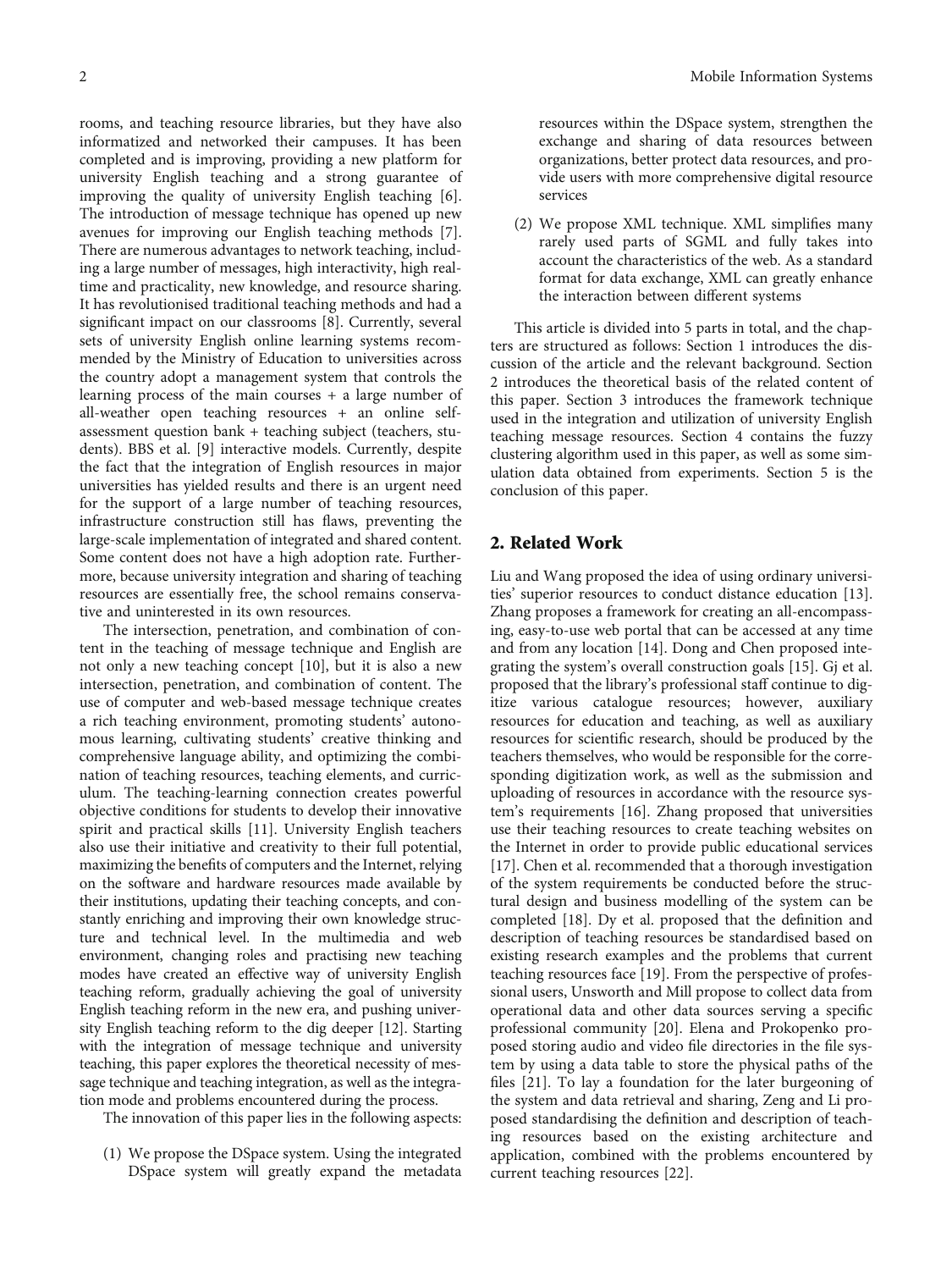<span id="page-2-0"></span>Major universities have established their own teaching resource banks and web electronic resources to varying degrees after several years of reform practise and burgeon, driven by the driving force of reform and teaching needs. However, due to regional restrictions and differences in university status, as well as differences in faculty and university emphasis, an imbalance of resource allocation among universities has become an undeniable fact. How to effectively organically integrate the rapidly developing and rich multimedia and web teaching message resources into an important tool to assist English teaching and achieve the teaching goal of improving university students' English practical ability has gradually become an important topic discussed in the English teaching community.

#### 3. Integration and Utilization of University English Teaching Message Resources

3.1. DSpace Frame Technology. Using intelligent control technique, different intelligent PID controllers can be designed. At present, some intelligent PID control algorithms are only simulated by software. How to combine the intelligent PID control algorithm with hardware for online control of software and hardware is a difficult problem. Selecting OAIHarvester as the metadata acquisition module of DSpace system is an effective solution to realize the sharing of data resources among multiple DSpace systems. DSpace system is a digital warehousing system developed by HP and MIT to realize long-term preservation of data resources. It provides metadata resources through OAI-Cat as a data provider, but it does not realize the function of obtaining open metadata resources from outside. Not only that, DSpace system only provides a simple data import and export interface, which cannot meet the requirements of the system to import and export data in batches.

DSpace's digital asset management capabilities include the ability to collect, store, index, preserve, and republish permanent identifier research data in any digital format and hierarchy. It does not, however, allow for online browsing of digital assets; instead, it only allows for the display of metadata and the download of digital assets. The DSpace system is open source software developed by the MIT Library and HP Lab to create a digital knowledge base system. The OAIS reference model, which integrates message collection, description, storage, and preservation, is used to design its functions and services. It combines various functions and services, such as release and utilization, to provide a dependable solution for universities and research institutions to store and effectively utilize their scientific research outputs over time. The DSpace system is divided into three layers: storage, business logic, and application. Each layer is made up of a number of components that work together to complete tasks like resource storage and user interface. Each component's function is realized by calling a Java storage API, and it can customise the Java programme to meet its own needs. The layered architecture of DSpace is shown in Table 1.

DSpace real-time simulation system is a working platform for the burgeon and testing of control systems accord-

TABLE 1: DSpace layered architecture.

| Application layer      | Org.dspace.done.*    |
|------------------------|----------------------|
| DSpace reference model |                      |
| Business logic layer   | Org.dspace.*         |
| DSpace metadata        |                      |
| Storage layer          | Org.dspace.storage.* |

ing to MATLAB/Simulink, which can be seamlessly linked with MATLAB/Simulink. As a computer-aided design and testing platform, DSpace has easy-to-use code generation and download software, test tool software, and a flexible hardware combination system. From the perspective of the actual needs of users, DSpace provides a software combination CDP to realize the burgeon and design of the control system. The way data is organized in DSpace is represented by objects in a hierarchical structure. These objects include digital space group, digital collection, digital item, digital stream package, digital stream, and digital stream format from top to bottom, in which digital item is the basic archive unit of message, representing a specific piece of digital resources accessible to users. OAIHarvester can obtain metadata resources from OAICat, which ensures that DSpace systems integrated with OAIHarvester can share metadata resources with each other; not only that, OAIHarvester can also obtain metadata resources from data providers other than OAICat that support OAI-PMH. If the user's choice of digital assets only relies on the judgment of the metadata, it will cause a lot of inconvenience and blind choices. Therefore, it is very necessary to add online browsing function to DSpace. In theory, DSpace can manage any number format. Therefore, we can add corresponding online browsing modules to DSpace for different digital formats.

To establish a digital knowledge base according to the DSpace system, each academic institution can centrally preserve the research results and wisdom of its researchers and open it to other scholars for reference and use. DSpace has the incomparable superiority of other simulation systems, mainly has the following four characteristics: (1) It can establish the control model of the control system and the object and can perform offline simulation; (2) it can set real-time I/O interface; (3) it is easy to code generate and download; and (4) facilitate comprehensive testing and testing. At present, it is estimated that more than 200 institutions around the world use DSpace digital archive management tools online to capture, save, and share works, documents, and research materials. Among them, 145 educational and scientific research institutions registered on DSpace's official website and using DSpace system.

3.2. XML Technique. Today's society is rapidly becoming more and more informatized. Message flow between various automated systems within an enterprise, as well as between enterprises, is increasing at an exponential rate. The heterogeneity of the automation system, on the other hand, impedes the smooth flow of this message. Market competition is becoming increasingly fierce, and various departments within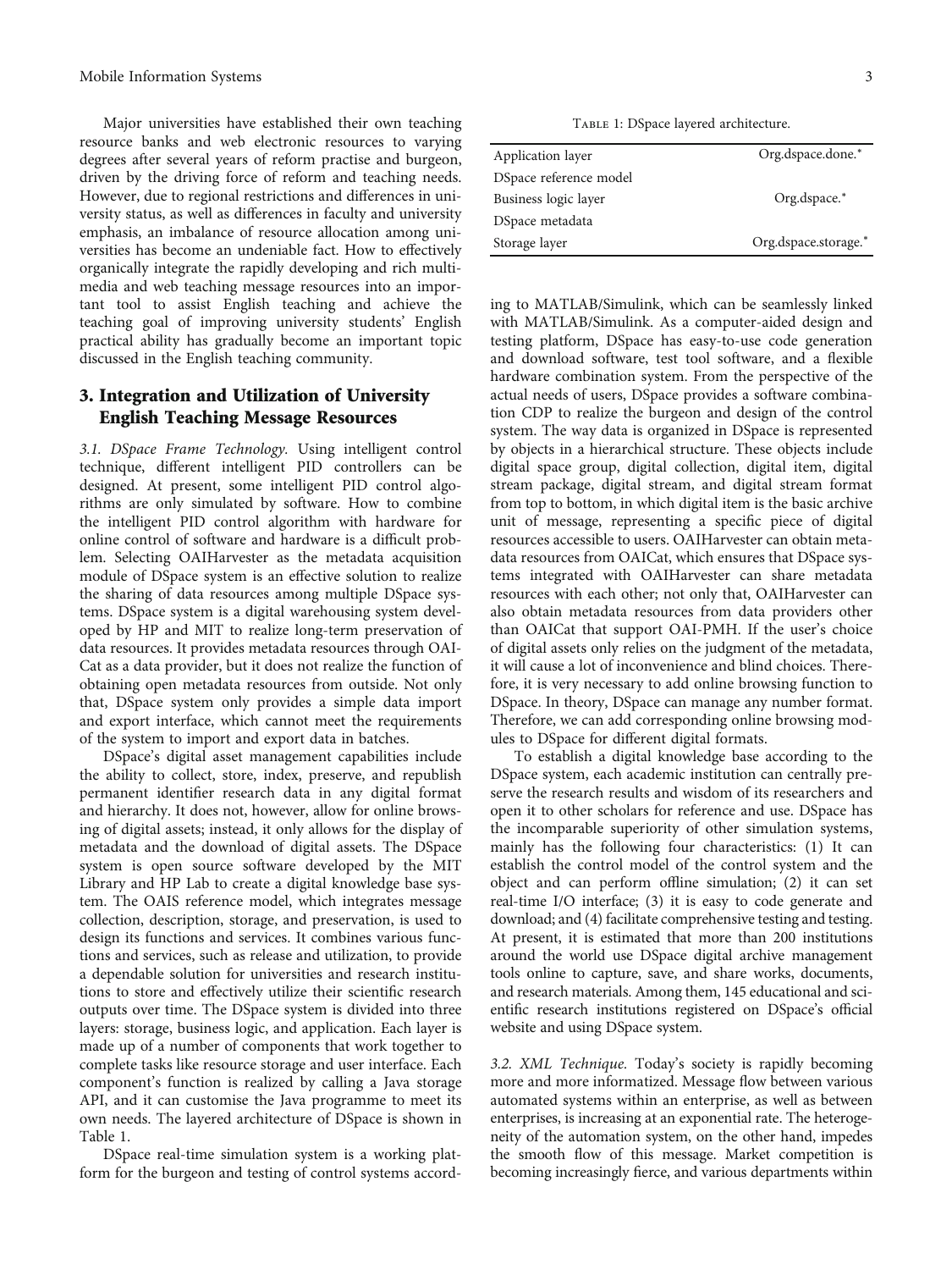<span id="page-3-0"></span>the company as well as strategic partners are compelled to form alliances in order to improve mutual cooperation and their own competitiveness in order to succeed in the marketplace. With the widespread use of web technology in various fields in recent years, people have begun to believe that HTML is no longer sufficient. Despite the fact that there are already expressive functions such as scripts, tables, and frames in HTML, it is difficult to fundamentally meet the growing demand. On the other hand, existing web browsers have been able to perform complex functions, indicating that a new web page language is both necessary and feasible. Extensible markup language (XML) was created to compensate for the shortcomings of HTML and was only intended to be used as a basic technique at first, but its popularity has far outgrown the designer's original vision. It is now regarded as the cornerstone of the next generation web by both academic and business circles, and the use of the XML technique has become an unstoppable technical trend. XML, like HTML, is derived from SGML, which stands for Standard Generalized Markup Language. SGML was developed long before the web and was primarily used in the fields of print and electronic publishing.

The integration of enterprise message resources is the basis and key of cooperation. In the process of implementing system integration, data, as the soul of enterprise message, must be integrated first. However, in the process of implementing informatization in enterprises, different application systems use different technologies, which brings certain difficulties to the data integration of enterprises. So XML came into being; as a standard format for data exchange, it can greatly enhance the interaction between different systems. It defines the general syntax used to mark data with simple and easy-to-understand tags and provides a standard format for computer documents. The data contained in XML documents are text strings, surrounded by text tags describing these data. Although XML makes up for the shortcomings of HTML, it is not intended to replace HTML. XML and HTML are both derived from SGML and belong to a subset of SGML, so the files are composed of tags. Data interaction between different systems is quite difficult. But with the application of web becoming more and more extensive and in-depth, there are many emerging application fields such as e-commerce and distance education. Although new versions of HTML have been launched one after another, and there are already expressive functions such as scripts, tables, and frames, the too simple syntax of HTML can never meet the growing demand, and due to the burgeon of computer technique, it is necessary to realize that more complex web browsers are entirely possible. XML has huge scalability and flexibility that HTML language lacks. XML no longer has a fixed format like HTML. XML is actually a definition language; that is, users can define endless tags to describe any data element in the file, thus breaking through the constraints of the fixed set of HTML tags, making the content of the file richer and more complex and forming a complete message system. The heterogeneity of the data storage mechanism means that different application systems use different data sources. For example, in the process of developing an application sys-

tem, an enterprise can choose among storage methods such as RDBMS, OODBMS, and flat files according to its own situation.

In an XML file, the data between tags is the content of the message, and the mutual inclusion of tags represents the structure of the message. In this way, an XML file can fully express the content, structure, and meaning of the message. XML simplifies a lot of rarely used parts of SGML and at the same time fully considers the characteristics of the web; XML is a limited subset of SGML and can have DTDs, so the XML syntax is extensible. XML overcomes the shortcomings of point-to-point integration and ETL integration methods; it allows users to easily add new applications in the existing integration environment, and users can obtain integrated data from the system in real time.

## 4. Integration and Utilization of University English Teaching Message Resources according to Fuzzy Clustering Algorithm

4.1. Fuzzy Clustering. With the continuous burgeon of database technique and the wide application of database management systems, massive data are stored in the database. Today's society has developed into a message society. Information generally exists in the form of data, and data is the carrier of message. Therefore, data is very important for the message society. In today's highly intelligent and automated, pattern recognition [\[23](#page-9-0)–[25\]](#page-9-0) has almost entered every field of human life. Visually speaking, pattern recognition refers to distinguishing which object is the same or similar to the specimen from the objects to be recognized. The characteristics of the two types of clustering effectiveness functions are compared in Table [2.](#page-4-0)

A large amount of data exists in the database, which needs to be classified using a certain method. One of the important branches is cluster analysis. Clustering is the process of distinguishing and classifying things according to the similarity between them. There is no teacher guidance in this process, so it is an unsupervised classification. Cluster analysis is the use of mathematical methods to study and process the classification of a given object. "People are divided into groups, and things are grouped together." Clustering is an ancient problem, which has been deepened with the emergence and burgeon of human society. To understand the world, human beings must distinguish different things and recognize the similarities between things. However, in the real objective situation, some objective objects have the property of belonging to multiple "classes," so they cannot be divided by rigid standards but by "soft division." So fuzzy theory was introduced into cluster analysis, and the use of fuzzy theory can theoretically support this "soft division."

The number of clustering points, *c* represents the number of categories, and  $u_{ij}$  satisfies the following conditions:

$$
\forall j, \sum_{i=1}^{c} u_{ij} = 1; \forall i, j u_{ij} \in [0, 1]; \forall i, \sum_{j=1}^{n} u_{ij} > 0.
$$
 (1)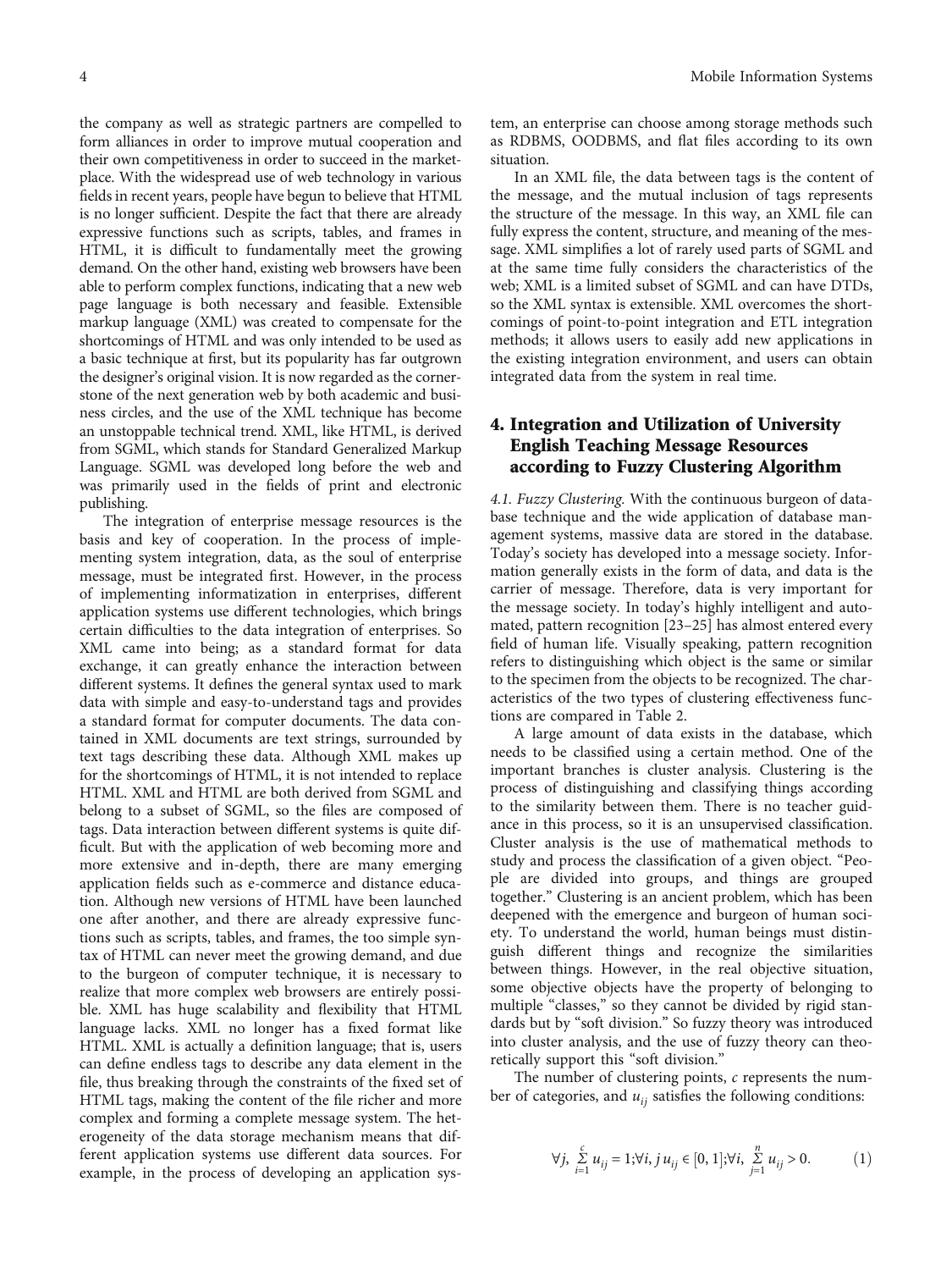<span id="page-4-0"></span>

| Compare items     | Method according to fuzzy partition | Geometry-based methods      |
|-------------------|-------------------------------------|-----------------------------|
| Theoretical basis | Information system                  | Data source                 |
| Advantage         | Simple, small memory                | Strong connection           |
| Shortcoming       | Poor connection                     | Too complicated, large file |

Table 2: Comparison of the characteristics of the two types of clustering effectiveness functions.

Define an objective function  $J_2(U, V)$ :

$$
J_2(U, V) = \sum_{j=1}^{n} \sum_{i=1}^{c} u_{ij}^2 D_{ij}^2(x_j, v_i).
$$
 (2)

Among them,  $v_i \in R^n$  is the category center vector, and its set can be expressed as  $V = \{v_{ii} | v_i \in R^n, i = 1, 2, \dots, c\},\$ and  $D_{ij}(x_j, v_j)$  is the formula distance from the data point  $x_i$  to the cluster center  $v_i$ . Generalize this algorithm to the more general case:

$$
J_m(U, V) = \sum_{j=1}^n \sum_{i=1}^c u_{ij}^m d_{ij}^2(x_j, v_i).
$$
 (3)

 $d_{ij}^2(x_j, v_j) = (x_j - v_j)^T A(x_j - v_j), d_{ij}$  use different distance definitions, which can be used for data cluster analysis of different geometric features, and the objective function  $J_m(U, \mathcal{L})$ *V*) is the weighted sum of squared distances from each data point to the corresponding cluster center.

Applying the Lagrange multiplier method to solve the optimization problem that minimizes  $J_m(U, V)$  under the condition that  $u_{ii}$  satisfies the constraints, the calculation formulas of *u* and *v* can be obtained:

$$
u_{ij} = \left[\sum_{k=1}^{c} \left(\frac{d_{ij}}{d_{kj}}\right)^{2/(m-1)},\right]
$$
  

$$
v_{i} = \frac{\sum_{j=1}^{n} u_{ij}^{m} x_{j}}{\sum_{j=1}^{n} u_{ij}^{m}}.
$$
 (4)

In supervised classification [[26\]](#page-9-0), the categories of known patterns and the category attributes of some samples are first learned or trained with samples with category labels, so that the classification system can correctly classify these known samples and then use. A learned classification system classifies unknown samples. This requires us to have sufficient prior knowledge of the classification problem, and to do so, it is often costly and sometimes impossible. A typical fuzzy clustering system is shown in Figure [1.](#page-5-0)

As the main carrier of message, data plays an important role in today's message society. People hope that computers can help us extract interesting knowledge, laws, or high-level message from massive data and help us make decisions according to rich data, which leads to data mining, which has been widely studied. Cluster analysis is classification performed in an unsupervised state. How to evaluate whether the division of "classes" in cluster analysis conforms to objective facts. Generally, the validity evaluation is used, that is, the validity of fuzzy clustering.

Let *r* be the number of classes corresponding to the value of  $\lambda$ ,  $n_i$  is the number of elements of the *i*-th class, *x* is the totality of the objects to be classified, and each sample is represented by *m* feature index vectors; mark  $\bar{x}_{ik} = (1/n)\sum_{j=1}^{n_i}$  $x_{jk}$ ( $k = 1, 2, \dots, m$ ) as the *i*-th class element. Average of *k* features.

Introducing the *F*-statistic:

$$
F = \frac{\sum_{i=1}^{r} n_i \sum_{k=1}^{m} (\bar{x}_{ik} - \bar{x}_k)^2 / (r - 1)}{\sum_{i=1}^{r} \sum_{j=1}^{n_i} \sum_{k=1}^{m} (x_{ik} - \bar{x}_{jk})^2 / (n - r)}.
$$
(5)

It obeys the *F* distribution with degrees of freedom of *r* <sup>−</sup> 1 and *<sup>n</sup>* <sup>−</sup> 1. Its numerator represents the distance between classes, and the denominator represents the distance between elements within a class.

Given a knowledge base  $K = (U, R)$ , for each subset *X* ⊆ *U* and an equivalence relation  $R \in ind(K)$ , define two subsets, namely:

$$
RX = \bigcup \left\{ \frac{Y \in U}{R} | Y \subseteq X \right\},\tag{6}
$$
  

$$
RX = \bigcup \left\{ \frac{Y \in U}{R} | Y \cap X \neq \varphi \right\}.
$$

Call them the *R* lower approximation set and the *R* approximation set of *X*, respectively.

Given knowledge base  $K = (U, R)$  and  $B, D \subseteq R$ . Let:

$$
k = \gamma_B(D) = \frac{|POS_B(D)|}{|U|}.
$$
 (7)

In the formula,  $POS<sub>B</sub>(D) = BD$ . Then, knowledge *D* is said to be  $k(≤k≤1)$  degrees dependent on knowledge *B*.

Given a message system  $S = \langle U, C, V, f \rangle$ , and  $B \subseteq C$ ,  $\forall z$ ∈ *B*, define:

$$
sig(a, B, C) = \gamma_B(C) - r_{B - \{a\}}(C). \tag{8}
$$

According to formula (7) and formula (8) (let  $B = C$ ), at a certain threshold level  $\lambda_k$ , the importance of a certain factor  $c_i$  can be expressed as follows:

$$
\mathrm{sig}^{\lambda_k}(\{c_i\}, C, C) = \gamma_C^{\lambda_k}(C) - \gamma_{C-\{c_i\}}^{\lambda_k}(C) = 1 - \gamma_{C-\{c_i\}}^{\lambda_k}(C). \tag{9}
$$

It is the importance of factor a to factor *B*.

After years of burgeon, data mining has become a huge subject, and at the same time, clustering has also become an essential subfield of it. The purpose of cluster analysis is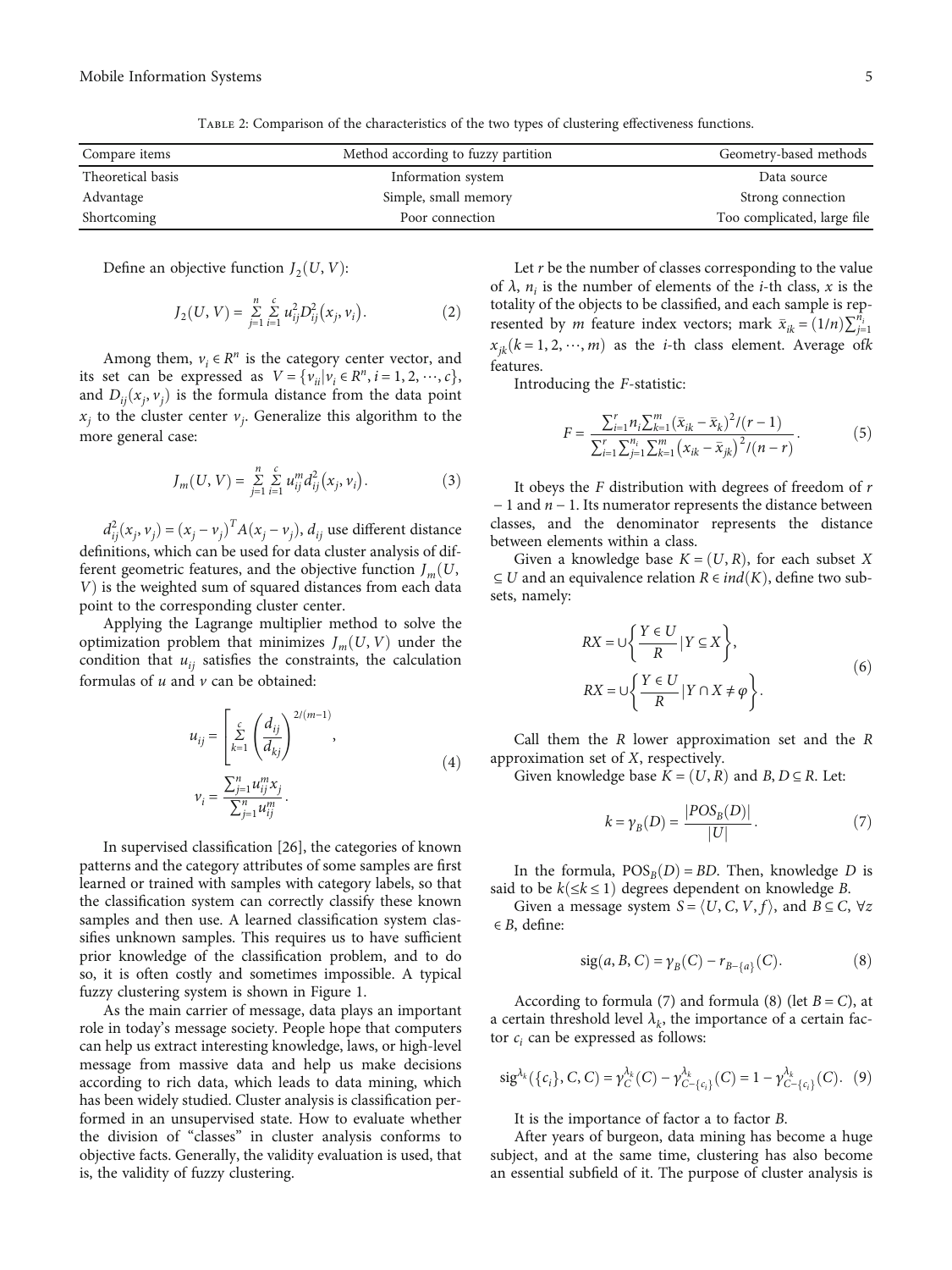<span id="page-5-0"></span>

FIGURE 1: Typical fuzzy clustering system.

to divide data into meaningful or useful groups (clusters). Clustering is an unsupervised classification, which needs to preset some parameters, especially the number of clusters and fuzzy factors. The clustering time of the three optimization strategies is shown in Figure [2.](#page-6-0)

The results show that the optimized clustering operation time has been greatly reduced by more than 50%. The reason is that after optimizing the transfer closure method, the total amount of operation for solving the fuzzy equivalence matrix has been reduced. After multiple iterations, the reduction of the overall time for solving the fuzzy equivalence matrix will affect the whole clustering process. Evaluating whether the fuzzy division of the dataset conforms to the objective facts is a question of the effectiveness of fuzzy clustering. For fuzzy clustering, the validity problem can often be transformed into a decision problem of the optimal number of categories. Human society has started the original "cluster analysis" from the day it was born, dividing various things in nature into different "types" according to their similarities. With the burgeon of human society and the improvement of science and technique, people's understanding of the world continues to deepen; people continue to refine the division of "classes," constantly recognize the deep similarity of things, and continue to "cluster analysis" to improve the methods of distinguishing different things and recognizing the interconnectedness between them. The graph of the ambiguity index of the dataset is shown in Figure [3](#page-6-0).

The burgeon of fuzzy set theory and method provides a powerful analysis tool for the soft partition of cluster analysis. People begin to use fuzzy method to deal with the clustering problem, which is called fuzzy cluster analysis. Since fuzzy clustering obtains the degree of uncertainty of the sample belonging to each category, it expresses the intermediary of the category of the sample; that is, it establishes the uncertainty description of the sample for the category, which can more objectively reflect the real world, thus becoming a clustering. The mainstream of analytical research. Figure [4](#page-7-0) shows the trend of *F*-statistics for different numbers of classes.

4.2. SOA Architecture Model. With the burgeon of message technique, the degree of message utilization and the effectiveness of management have become the key to whether enterprises can develop and maintain their advantages in the competition. The traditional management message system (MIS), which has been widely used in the production management of enterprises, can well meet the application requirements of a single user dealing with a single task, but it is difficult to implement a process system well. Although there have been a lot of technical researches on workflow management and related technologies from different angles in China, some key issues still need further research and exploration in order to truly meet the needs of enterprises. Service-oriented architecture is getting more and more attention, and using service-oriented architecture (SOA) programs according to web services to replace complex programs can improve the productivity of developers, provide greater flexibility, and reduce costs. The mapping from web service to SOA is shown in Figure [5.](#page-7-0)

Through Internet technique, cloud computing can release resources to the web in the form of services and provide them to users. It is a new computing model, with virtualization technique as the core, aiming to provide users with a service facility that is highly available and more convenient to use computing resources. Workflow technique originated from the research in the field of computer collaborative work in the mid-1970s, when computers were not yet popularized and the level of web technique was still very low. The algorithm time performance comparison is shown in Figure [6](#page-7-0).

When the evolutionary algebra is 400, the algorithm takes less than 5 seconds. Therefore, SOA algorithm is suitable for the rapid construction of online combat analysis and simulation system with high real-time requirements. With the popularization of computers, the rapid burgeon of web technique, and the improvement of message construction, in order to realize the interoperability of workflow products, the International Workflow Management Alliance has put forward relevant terms and a series of standards for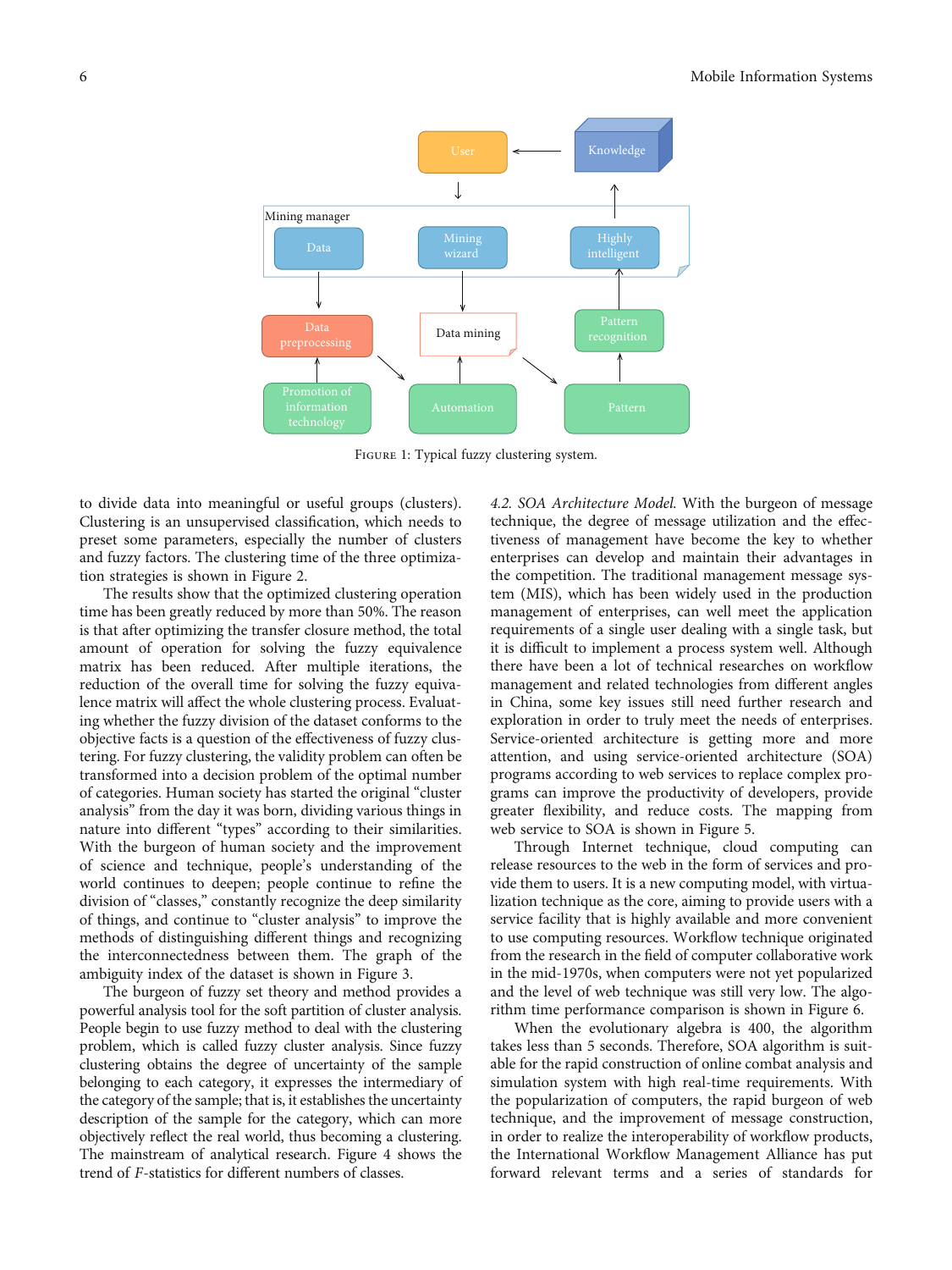<span id="page-6-0"></span>

FIGURE 2: Clustering time of three optimization strategies.



Figure 3: The graph of the ambiguity index of the dataset.

workflow management systems. With the rapid burgeon of computer and web technique, especially the increasing popularity of applications, a large number of distributed heterogeneous systems have appeared in various stages of enterprise informatization, and enterprise message resources have shown the characteristics of heterogeneity, distribution, and loose integration. Centralized message processing can not meet the actual needs. In the heterogeneous and distributed message environment of enterprises, in order to realize the automatic execution of business processes, the cooperation of different organizations, the integration of different application systems, and the sharing of resources, it is necessary to adopt the distributed workflow technique. Workflow technique is the core technique to realize business process modeling, business process analysis, business process optimization, and business process management and finally realize business process automation. Graph of the change in the

number of computers required to complete the task is shown in Figure [7](#page-8-0).

By establishing a process modeling architecture that matches the workflow technique and effectively combining with other application systems, the enterprise can well realize the business process of the enterprise. In addition, the current and future enterprise management will be more according to the distributed heterogeneous environment, the workflow management system can be distributed in different software platforms, and the process collaboration needs to be completed in the heterogeneous environment. Many enterprise message systems are complex, with the characteristics of multisystem and multiplatform, and the construction of workflow model is still relatively weak, which brings certain difficulties to the realization of enterprise workflow management. The services provided by the dynamic discovery, configuration, and instant integration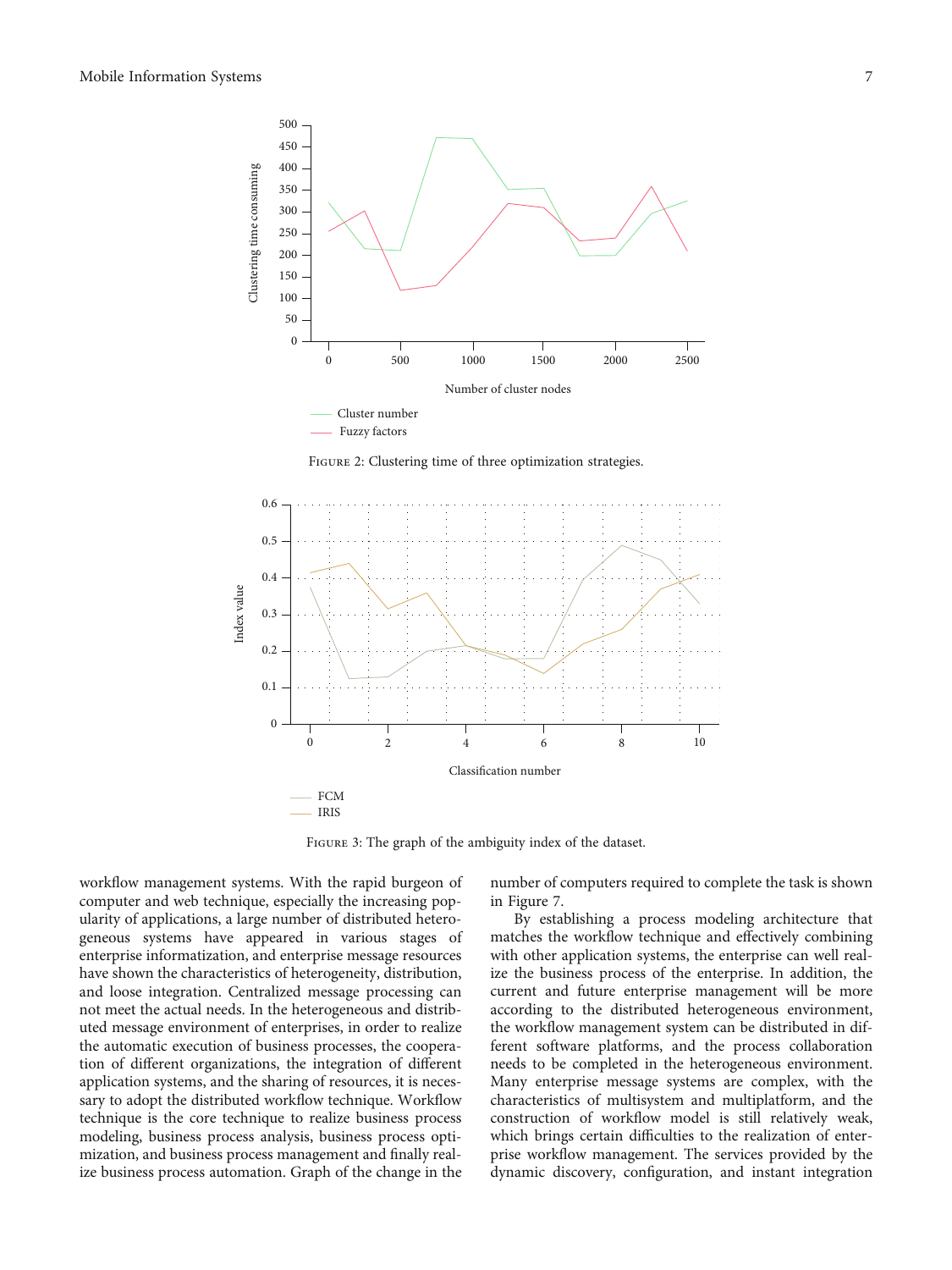<span id="page-7-0"></span>

FIGURE 4: *F*-statistic trend chart of different number of classes.



Figure 5: Mapping of web service to SOA.



-o-HTTP

FIGURE 6: Algorithm time performance comparison.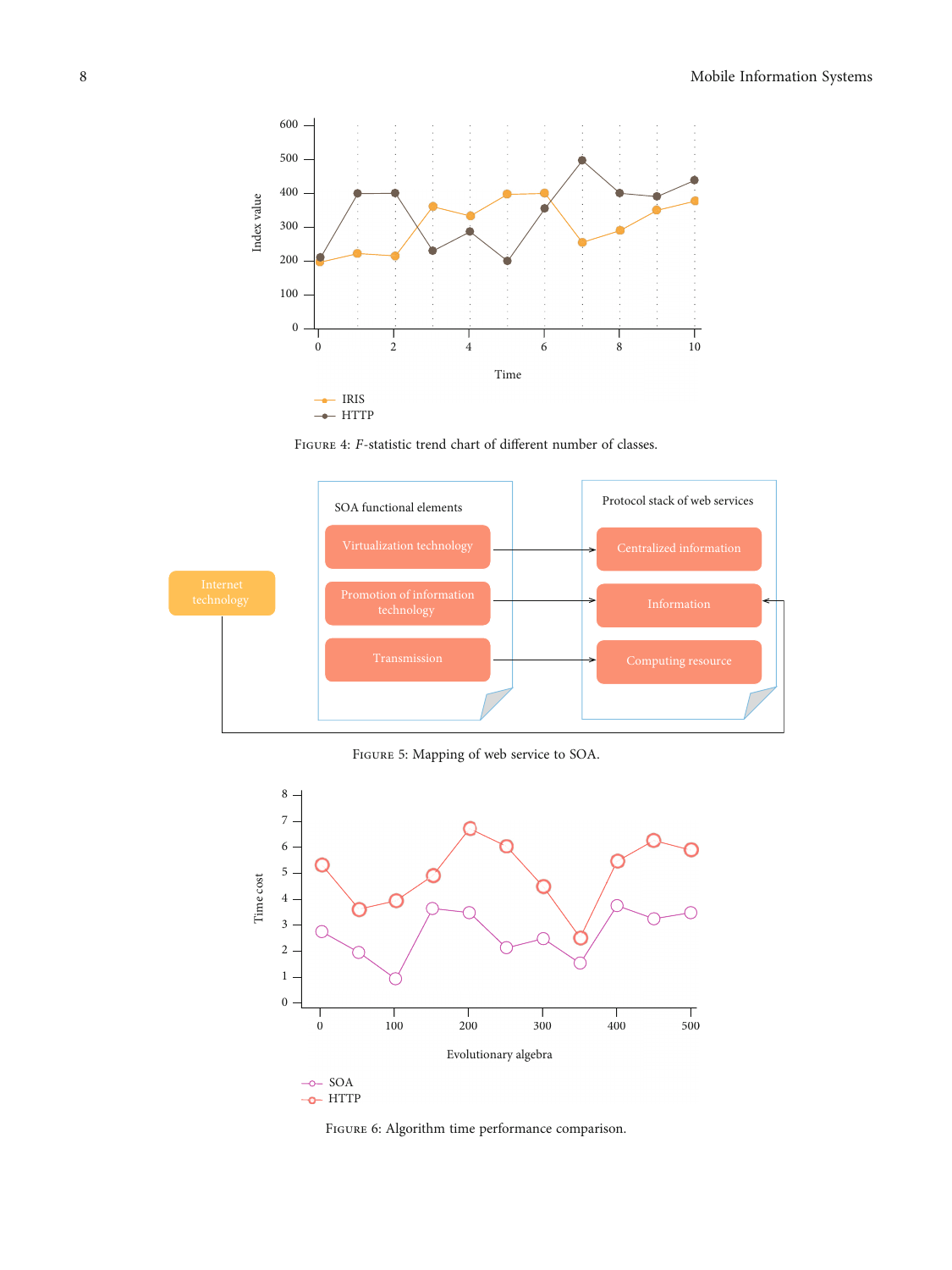<span id="page-8-0"></span>

Figure 7: Graph of the change in the number of computers required to complete the task.

according to WebServices have become the mainstream of applications on the Internet. WebServices defines service interfaces through WSDL protocol and uses UDDI protocol for WebServices registration and search. All these features make it the best way to implement SOA today. The adoption of web services and SOA technologies also removes complexity and integration issues from program burgeon projects. Workflow management systems must support interoperability in similar heterogeneous environments and provide support for heterogeneous software systems. In addition, a workflow may involve different application systems spanning multiple regions and multiple enterprises, so the workflow management system should also meet the needs of Internet-based management. However, the traditional workflow technique obviously cannot meet the requirements of dynamic e-commerce and cross-enterprise cooperation due to the lack of interoperability. From the perspective of the burgeon trend of software burgeon technique, software architecture has gradually developed from structured, client-server architecture, three-layer, or multilayer architecture, distributed objects to component-oriented components, and its burgeon direction is higher abstraction, encapsulation, and modular. Service-oriented architecture (SOA), as a higher abstraction according to componentoriented technique, points out the direction for solving the heterogeneity and synergy of large-scale enterprise applications. The key goal of implementation is to maximize the reuse of enterprise assets.

## 5. Conclusions

Integration and sharing of university English teaching resources are unavoidable in today's web environment for the growth of education. Universities can only learn from each other's strengths and complement each other's weaknesses in order to develop their innovative advantages if they have a cooperative and sharing relationship. Information technology is not only a means of display but also a teaching aid. The process of integrating message technique and

English teaching in a web environment is not only about using message technique in the classroom but also about teachers improving their own quality and trying out new ideas in practise. In the message age, this integration will undoubtedly be the dominant mode of learning. The effective use of computer message techniques to assist English teaching can result in a significant improvement in the efficiency of English classroom teaching, as evidenced by numerous examples. However, a deliberate pursuit of modernization and an overuse of message technique will transform English classes into message technique courseware demonstration classes or "film and television animation classes," and English teachers will become "projectionists," with unintended consequences. Integration of university English teaching resources is also essential for students and teachers. Teachers must improve their teaching skills by sharing and communicating, and students must improve by using a variety of learning resources. The time spent optimizing the clustering operation is significantly reduced by more than 50% using this algorithm, which is conducive to the integration and sharing of college English education resources and is critical for educational development.

#### Data Availability

The data used to support the findings of this study are available from the corresponding author upon request.

#### Conflicts of Interest

The author does not have any possible conflicts of interest.

#### Acknowledgments

This study was supported by the (1) A Study on the Assessment of English Phonetic Competence of English Education Majors in Vocational and Technical Colleges (FLAB014) and the (2) Research on the Teaching Reform of College